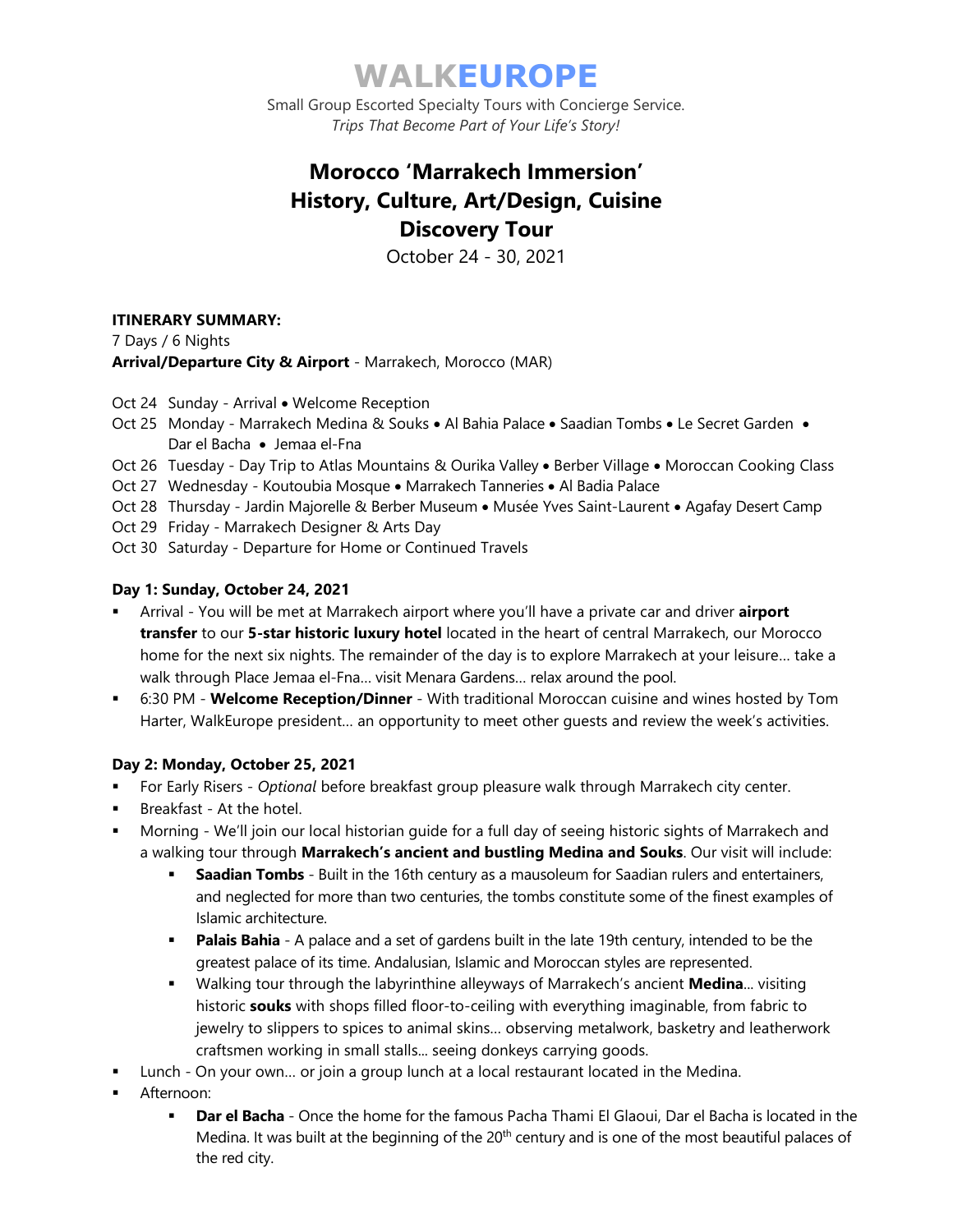- **Le Secret Garden** Located in heart of the Medina, a recently restored complex showcasing Islamic art and architecture. The garden and adjacent buildings date back 400 years.
- **Jemaa el-Fna** An afternoon stroll through Marrakech's unique and extraordinary main square (a UNSESCO World Heritage Site) located at the heart of the Medina. In the late afternoon, food stalls appear next to rows of escargot sellers, snake charmers, musicians and story tellers.
- Late Afternoon Relaxing at the hotel.
- Dinner On your own… or join a group dinner at your own expense at a personally-selected Moroccan cuisine restaurant.

## **Day 3: Tuesday, October 26, 2021**

- For Early Risers *Optional* before breakfast group pleasure walk through Marrakech
- Breakfast At the hotel.
- Morning & Lunch We'll head out to the countryside to a small village (approximately 40-minute drive from Marrakech) for a private, outdoor **Moroccan cuisine cooking class** hosted by a local chef. We'll learn about Moroccan spices… bake bread the Moroccan way using a traditional earthen wood-fueled stove... and prepare a tagine, a version of the classic Moroccan stew. The organic vegetables we'll use for the tagine are gown in the garden on site. While our tagine is cooking over the fire, we'll take a short walk in the countryside where sheep graze, wild cactus fruit grows, and the day goes untouched by modern life. Afterwards enjoying what we cooked for lunch!
- Afternoon We'll take a short ride to the **Ourika Valley** at the foot of the **Atlas Mountains.** We'll visit a **Berber village** and see how the local population lives… and an afternoon stop for Moroccan mint tea.
- **■** Late Afternoon Relaxing at the hotel.
- Dinner On your own... or join a group dinner at your own expense.

## **Day 4: Wednesday, October 27, 2021**

- For Early Risers *Optional* before breakfast group pleasure walk through Marrakech.
- **■** Breakfast At the hotel.
- Morning With our local historian local guide we'll visit:
	- **Koutoubia Mosque** The masterpiece Moorish architecture pink-colored mosque has a 230' minaret (tower) that dominates the skyline of Marrakech. The 12th-century monument is one of the largest mosques in the Western Muslim world.
	- **Marrakech Tanneries** Marrakech is home to leather tanneries where local families have been employed for generations. The main tanneries and colorful Dyers' Souk are located on the edge of the Medina in the Bab Debbagh Quarter, where skins are dyed & hung to dry in the sun & warm air.
- Lunch On your own... or join a group lunch at your own expense
- **EXTER Afternoon Visit to Palais el-Badia**, the impressive palace built in the 16th century by the Saadian Dynasty that was once considered "one of the wonders of the Muslim world." It is an expansive masterpiece still standing high. From the arcades and columns encrusted with gold, turquoise and crystal, the ruins still tell the glory of the palace.
- Late Afternoon Free time for... personal sightseeing to visit museums Musée d'Art Contemporain **Africain Al Maaden** (MACAAL,) **La Maison de la Photographie de Marrakech** or **Mohammed VI Museum for the Water Civilization in Morocco**… visit Marrakech gardens - **Menara, Aguedal Gardens** or **La Palmeraie**… have a **Hamman massage**… relax poolside at the hotel.
- Dinner On your own... or join a group dinner at your own expense.

### **Day 5: Thursday, October 28, 2021**

- For Early Risers *Optional* before breakfast group pleasure walk.
- **■** Breakfast At the hotel.
- Morning We'll start our day by visiting:
	- **EXTE: Jardin Majorelle** The garden was a gift to Marrakech from the famous couturier, Yves Saint-Laurent, and Pierre Bergé, who purchased the garden from the painter Jacques Majorelle. The